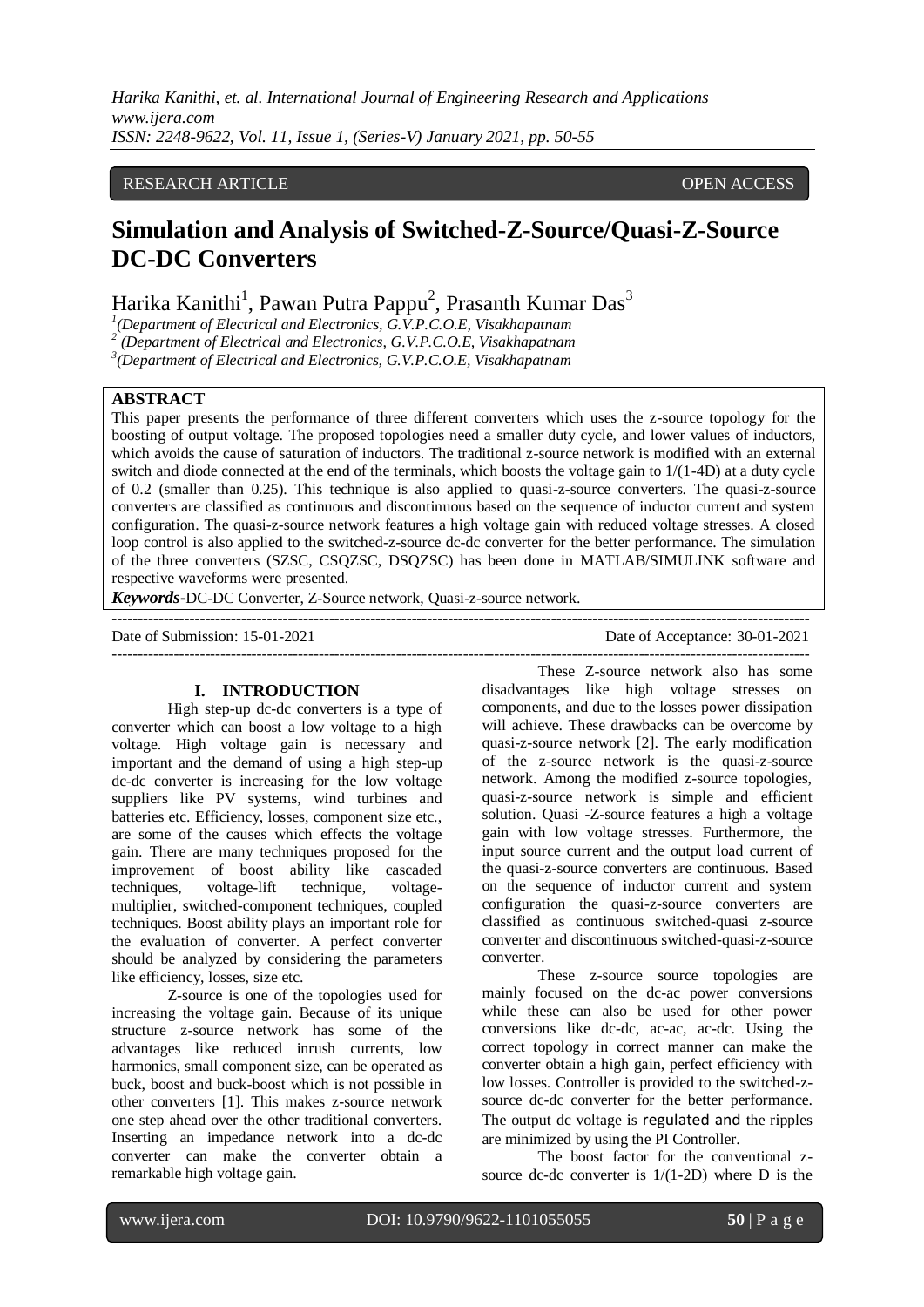duty cycle. For the proposed topology the voltage gain is improved to  $1/(1-4D)$  at a duty ratio of 0.2. The conventional z-source dc-dc converter is modified with an extra switch and diode connected at the end of the terminals of traditional z-source converter for the improvement of voltage gain. This topology is also applied to the quasi-z-source dc-dc converter that means an extra switch and diode are added to the end of the conventional quasi-z-source dc-dc converter.

The paper is structured as follows: The configuration of the proposed converters is described in detail in Section II, the operating principle is presented in Section III, the control scheme used for switched z-source dc-dc converter is presented in Section IV, Simulated results of the three converters are presented in Section V and conclusions are shown in Section VI.

## **II. CONFIGURATION OF THE PROPOSED CONVERTERS (SZSC, CSQZSC, DSQZSC):**

The configuration of the three proposed converters are shown in this section, which can be categorized as Switched-Z-Source dc-dc converter, Continuous Switched-Quasi-Z-Source dc-dc converter and Discontinuous Switched-Quasi-Z-Source dc-dc converter. The topologies of these converters are presented in the following sections.

## **Switched-Z-Source DC-DC Converter**:

The circuit configuration of the Switched-Z-Source DC-DC converter is shown in fig.1, which consists of two inductors  $L_1$  and  $L_2$ , two capacitors  $C_1$  and  $C_2$  connected in X-shape to form an impedance source network. It can be seen from the figure -1., that the proposed switched-z-source dc-dc converter is obtained by connecting an extra switch and diode to the output terminals of the traditional zsource dc-dc converter. The extra switch is  $S_2$  and the extra diode is  $D_3$ . The filter capacitor  $C_3$  is connected across the load in order to avoid the ripples produced in the output voltage and output current. Here the capacitor  $C_3$  has another function other than filtering the ripples that is it charges the inductors when both the switches are turned on simultaneously. The Switched-Z-Source dc-dc converter has a high step up ability with a voltage gain of 1/(1-4D) than that of traditional z-source dcdc converter.

#### **Continuous Switched Quasi-Z-Source DC-DC Converter**:

The circuit configuration of CSQZSC is shown in the fig. 2, which consists of same components as switched-z-source dc-dc converter that is an external switch and diode are added to the end of the terminals of conventional quasi-z-source dc-dc converter. Here the name quasi represents the resembling the circuit with same components looks like same but not exactly. In CSOZSC an inductor, capacitor and diode form an LDC unit. This LDC unit is definitely equivalent to the sequence of Xshaped impedance network and a diode. As mentioned before the output capacitor is not only a filter capacitor it also has another function i.e., this capacitor helps in charging the inductors when both the switches are turned on. As the system configuration is same for both SZSC and CSQZSC the operation principle is also same as that of the SZSC. Continuous and discontinuous current modes are completely depending on the inductor current. Here CSQZSC is said to have a continuous source current if the input voltage source  $V_i$  is connected in series with the inductor  $L_1$ . The voltage stress of one capacitor in CQZSC is decreased when compared to the SZSC. The voltage stresses are reduced in this CQZSC because of modified circuit with same power components.

## **Discontinuous Switched-Z-Source DC-DC Converter:**

The circuit configuration of discontinuous switched-z-source dc-dc converter is shown in fig.3, which consists the components same as SZSC and DSQZSC. The DSQZSC network also consists of same components as shown in the fig., that is two inductors, two capacitors and a diode. In DSQZSC a common diode is shared by a two LDC cells which is equivalent to the x-shaped impedance network. In order to improve the output voltage an extra switch and diode are connected at the end of general quasiz-source converter, same as done for the previous converters. The quasi-z-source dc-dc converter is said to have a discontinuous source current if input voltage source is connected in series with the LDC unit. The voltage stresses on both capacitors are reduced in this DSQZSC. This is the advantage of DSQZSC over the other two converters. The voltage gain obtained for the three converters (SZSC, CSQZSC and DSQZSC) is same i.e., 1/(1-4D) but the voltage stresses on quasi-z-source dc-dc converters are reduced when compared to switchedz-source dc-dc converter.



**Fig-1:** System Configuration of the Switched-Z-Source DC- DC Converter (SZSC)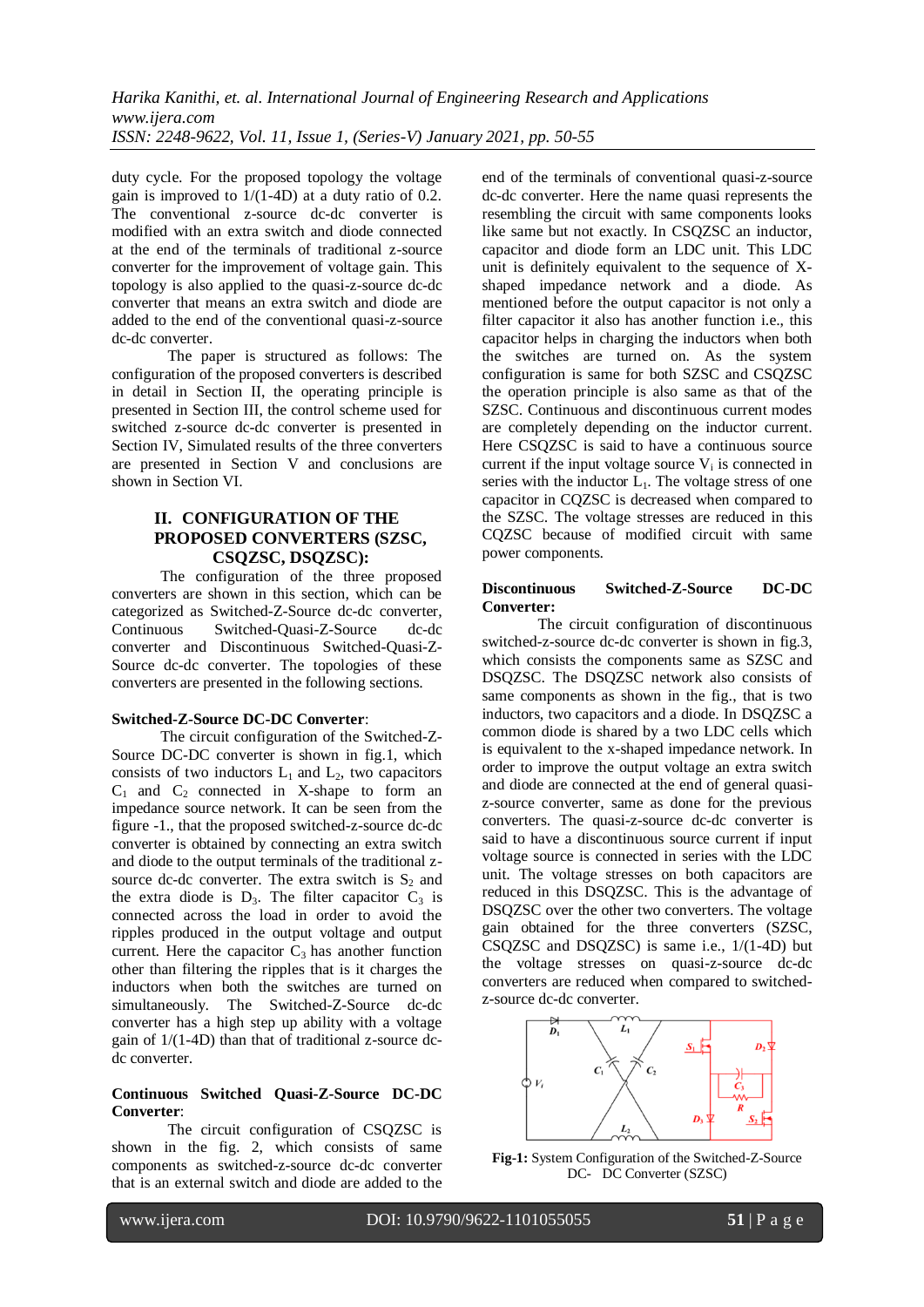

**Fig-2:** System Configuration of the Continuous Switched Quasi-Z-Source DC- DC Converter (CSQZSC)



**Fig-3:** System Configuration of the Discontinuous Switched Quasi-Z-Source DC- DC Converter (DSQZSC)

#### **III. OPERATION OF SZSC:**

The switched z-source dc-dc converter can operate in both continuous and discontinuous modes. The continuous and discontinuous current modes are completely based on the current through the inductor. If the inductor current reaches zero for a finite period of time it is said to be discontinuous, if the inductor current doesn't reach zero it is continuous. The modes of operation at different states are explained below.

For our convenience we simply consider the following assumptions:

- 1) All the power components are ideal
- 2)  $L_1=L_2$  and  $C_1=C_2$

Three cases are analyzed based on the sequences of the inductance, load resistance and duty cycle where two cases Case -1 and Case -2 come out in continuous conduction mode and one case, Case -3 in discontinuous conduction mode.

## **Case -1 in CCM**:

We can observe from the waveform shown in the Fig.4 that is in state 1, the two switches  $S_1$ and  $S_2$  together turned on, and when these switches are in on state, diodes  $D_1$ ,  $D_2$  and  $D_3$  are in reverse biased state that means currents through the diodes is zero. Initially we assume that the capacitors are charging so here when it comes to case-1 the capacitors  $C_1$ ,  $C_2$  and  $C_3$ are discharged while inductors  $L_1$ and  $L_2$  starts storing energy. The energy stored in the filter capacitor is carried to the load. By monitoring the current loop which is shown in the fig., we can say that the current through the capacitor  $C_1$  and current through the inductor  $L_1$  is same where as it can also be observed that current through the capacitor  $C_2$  and inductor  $L_2$  is same. As both the switches are connected in series the switches S and  $S_2$  have same current.

The current through the switch  $S_1$  is equal to the current through the inductors  $L_1$  and  $L_2$ .

i.e.,

The current through the capacitor  $C_3$  is equal to the current through the switch  $S_1$  and output current i<sub>o</sub>.

i.e., 
$$
i_{C3} = i_{S1} + i_o
$$

In state 2 the switches  $S_1$  and  $S_2$  are together turned off, that means current through the switches  $S_1$  and  $S_2$  is zero and the diodes  $D_1$ ,  $D_2$  and  $D_3$  are conducting state. The input source voltage  $V_i$ and the inductor  $L_1$  discharges the energy while the capacitor  $C_1$  stores energy that means capacitor  $C_1$  is in charging state. The capacitor  $C_2$  stores the energy while the input source voltage and the inductor  $L_1$ discharges the energy. The energy stored in the input source voltage and the z-source inductors is transferred to the filter capacitor and the load that means the z-source inductors are in discharging state while the load capacitor is in charging state. Same current is passing through the diodes  $D_1$  and  $D_2$ .

The current through the z-source inductors are equal and the current through the z-source capacitors are equal. The voltage across z-source inductors is equal and the voltage across the z-source capacitors is same.

#### **Case -2 in CCM**:

The first two states in case -2 are same as that of the states appeared in the case -1. In order to supply the load, the series connected input source voltage and the capacitor  $C_3$  and the z-source inductors are discharged at the end of the state 2 in case -2. So, there is one more state existing in this case -2.

#### **Case -3 in DCM:**

The first three states in case -3 are same as that of the states appeared in the case -2. The inductor current reaches zero at the end of the state 3, that means the switched z-source dc-dc converter is operating in discontinuous conduction mode. When the converters enter the DCM, the switches continued in turned off state and the currents through the z-source inductors and capacitors is zero, the diodes are in reverse biased condition so the currents through the diodes are also zero. The output current is equal to the current through the capacitor  $C_3$ . The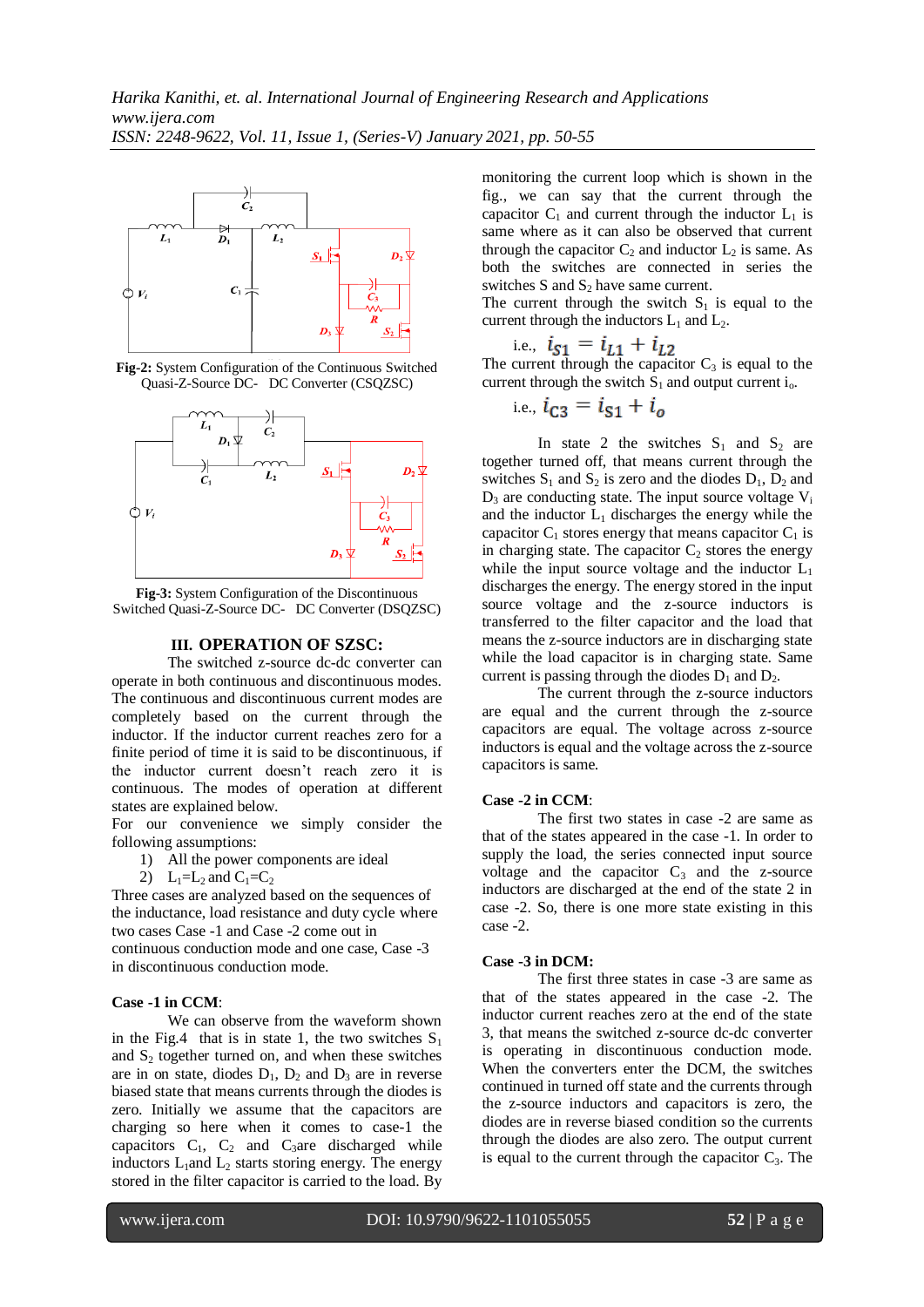voltages across the z-source capacitors are same as in the previous state.

The model waveforms of switched z-source dc-dc converter in different states are shown in the fig., below.



**Fig-4:** Model waveforms of SZSC showing the charging and discharging states of inductors and capacitors in state-1 and state-2





**Fig-6:** Model waveforms of currents through the z-source inductors and capacitors in state-4 which enters the DCM

## **IV. CONTROL SCHEME USED FOR SZSC:**



**Fig -7:** Closed loop diagram of SZSC

The above diagram shows the closed loop operation of Switched-Z-Source dc-dc converter. The output produced from the SZSC is measured and then compared with the reference voltage. The feedback loop measures the output voltage and it subtracts from the reference voltage. PI controller read the error and producing PI output to the PWM generator. Finally, the PWM generator produces PWM according to the input with fixed frequency.

Voltage stresses on capacitors: SZSC:  $V_{C1} = V_{C2} = [(1-2D)/(1-4D)] V_i$ CSQZSC:  $V_{C1} = [(1-2D)/(1-4D)] V_i$  $V_{C2} = [2D/(1-4D)] V_i$ DSQZSC:  $V_{C1} = V_{C2} = [2D/(1-4D)] V_i$ Voltage gain obtained for three converters:  $(V_o/V_i) = [1/(1-4D)]$ 

www.ijera.com DOI: 10.9790/9622-1101055055 **53** | P a g e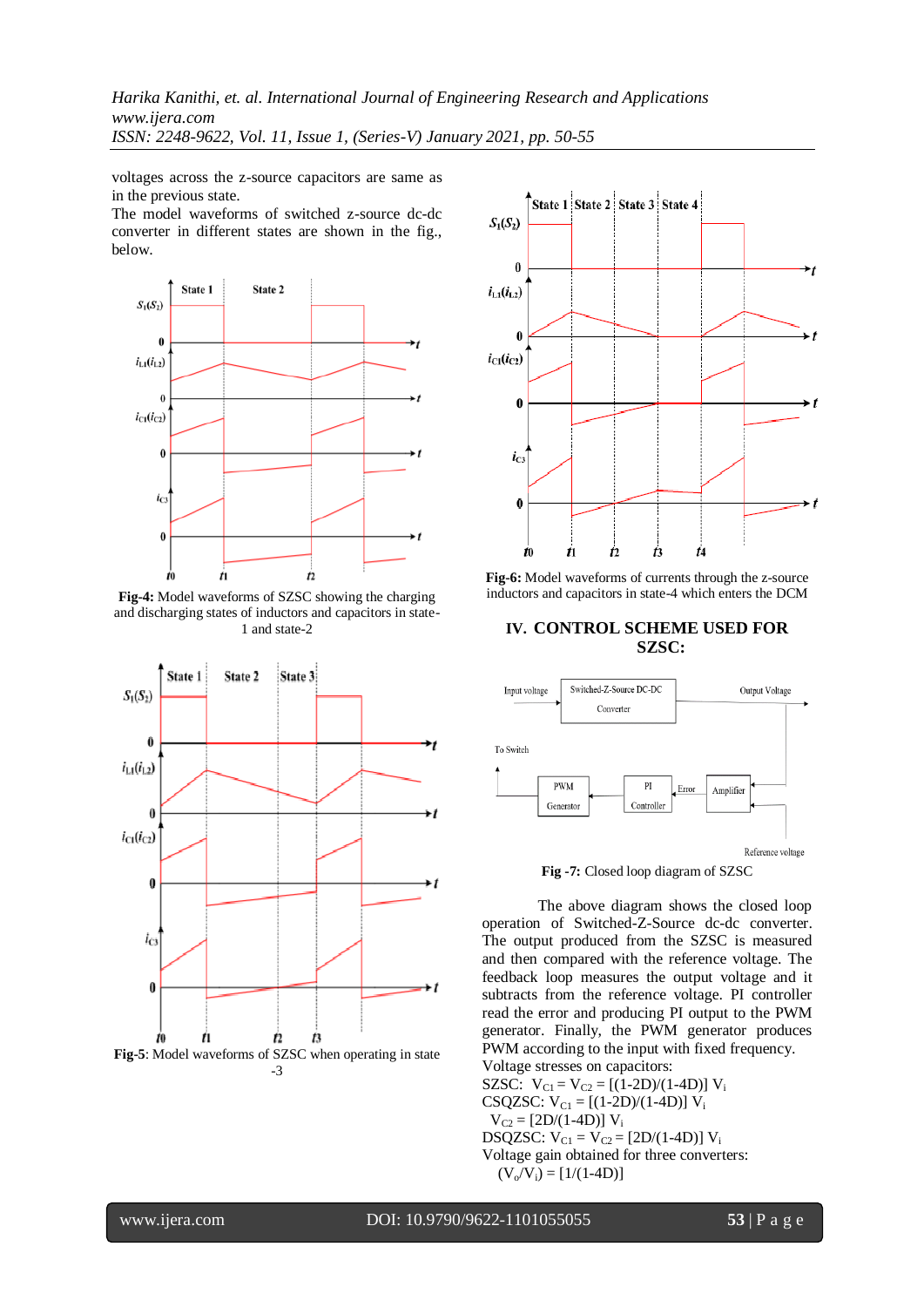| <b>Parameters</b>    | Value       |  |
|----------------------|-------------|--|
| Input voltage        | 45V         |  |
| Inductors $L_1=L_2$  | $95\mu H$   |  |
| Capacitors $C_1=C_2$ | $300 \mu F$ |  |
| Switching frequency  | 25kHz       |  |
| Output voltage       | 225V        |  |
| Duty cycle           | 0.2         |  |
| Load R               | $100\Omega$ |  |

#### Specifications of the devices:

#### **V. SIMULATION RESULTS:**

The figure shown below represents the output voltage waveform of switched-z-source dc-dc converter. The measured voltage is  $V_0 = 225V$ 



dc-dc converter



The below graph shows the capacitor voltages of CSQZSC. The voltages measured across the capacitors  $V_{C1} = 135V$ ,  $V_{C2} = 90V$  and  $V_{C3} =$ 225V. The voltage across the capacitor  $V_{C3}$  is equal to the output voltage  $V_0 = 225V$  with ripple factor of 0.26%, 0.3%, and 0.35%.



The below graph shows the voltages across the capacitors. The obtained capacitor voltages are  $V_{C1}$  = 82V,  $V_{C2}$  = 82V and  $V_{C3}$  = 225V. The measured voltage across the capacitor  $C_3$  is equal to output voltage  $V_0 = 225V$  with a ripple factor of 0.26%, 0.23% and 0.32%.



**Fig-11:** Voltages across the capacitors  $C_1$ ,  $C_2$  and  $C_3$  in DSQZSC



**Fig-12:** Waveforms of input source current  $i_i$  and inductor current  $i_{L1}$  in CSQZSC